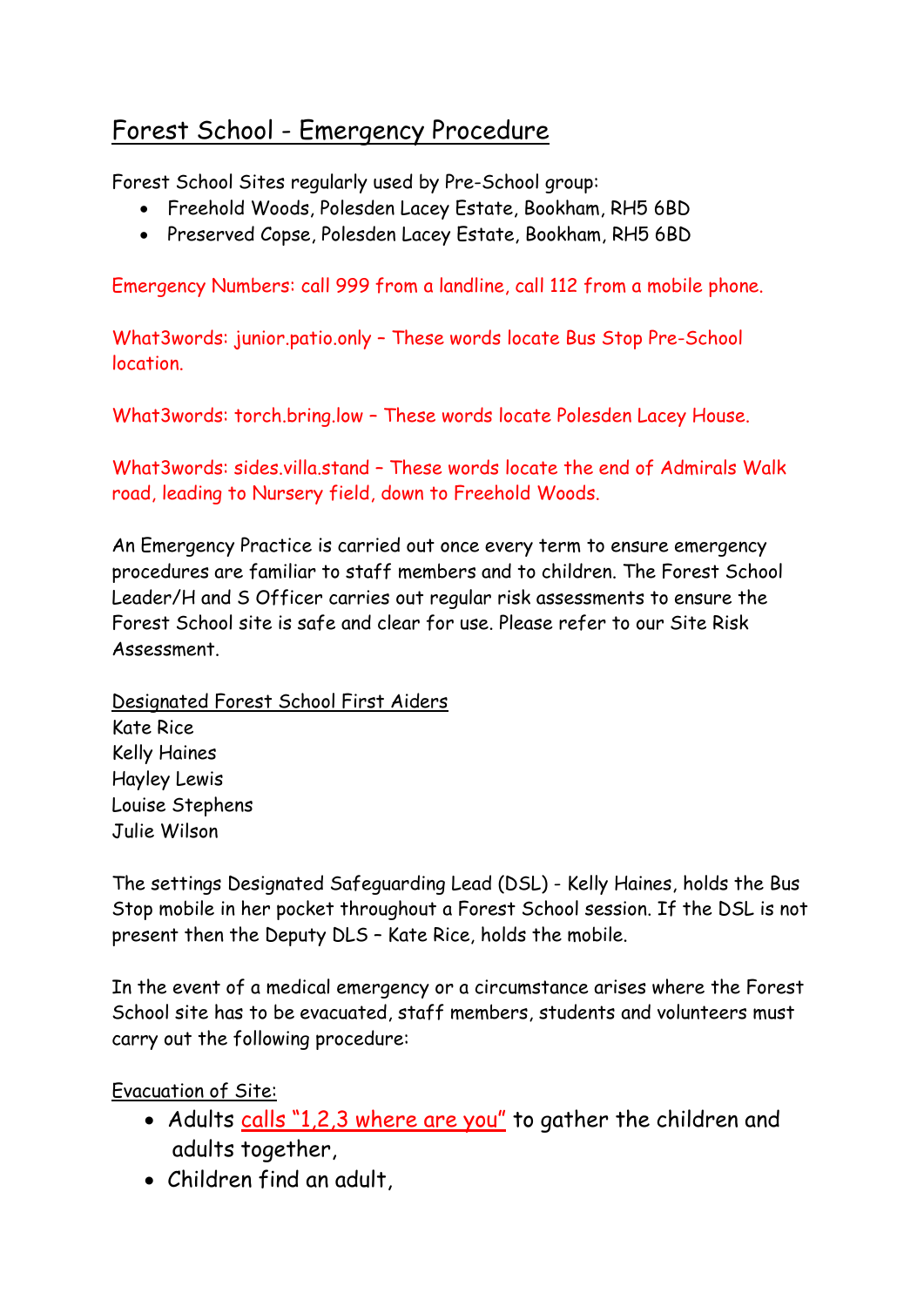- Adults call to children still playing 1, 2, 3 where are you?
- Children are counted as they reach an adult,
- Adults to collect the Purple Bag that includes; Register, Visitors book, First Aid kit, Child Record details and Medication. This is located in the trolley and adult shouts out "I have the Purple bag" to alert adults,
- Adults walk children to Assembly Point, at the nearest path gate to our location.
- Adult to call names on the register and check visitors book,
- Kelly/Kate to search the Forest School site for children /adults,
- Kelly/Kate to join the children/adults at 'Assembly Point,
- Emergency services are called '999'/112 on settings/staff mobile phone if required. What3words App can be used if required for location.
- Missing Child/Adult: Search the immediate area, recall register and check visitor's book,
- Kelly/Kate to call the emergency services if child/adult is not found within first search.
- Do Not Return to Forest School Site, where appropriate,
- Contact parents / carers immediately,
- Place of Safety: Return to Pre-School building if able/Polesden Lacey Estate restaurant/courtyard.
- Complete the Emergency checklist and evaluation form located in the folder labeled 'Checklists'.

Medical Emergency:

- Kelly/Kate/Hayley to administer first aid treatment.
- Kelly/Kate/Hayley to stay with casualty until emergency services arrive on site.
- Adults to call "1,2,3, where are you" to gather children and adults together, keeping them out of view of casualty.
- Kelly/Kate/Hayley to call emergency services 999/112. What3words App to be used if required for location.
- Kelly/Kate/Hayley to give details of location, details of